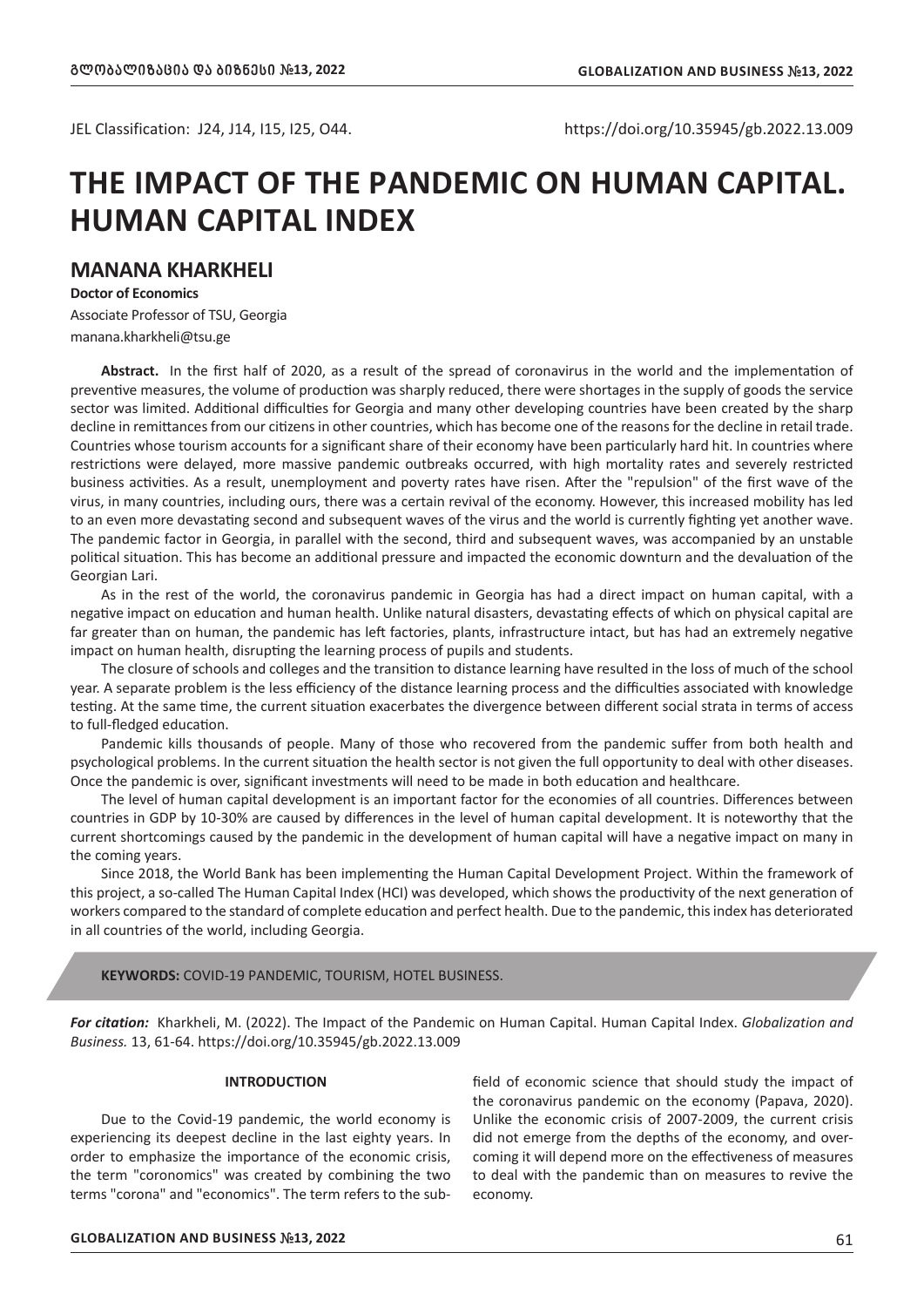In the first half of 2020, as a result of the spread of infection and the implementation of preventive measures, the volume of production was sharply reduced, there were shortages in the supply of goods, the service sector was limited. Additional difficulties for Georgia and many other developing countries have been created by the sharp decline in remittances from our citizens in other countries, which has become one of the reasons for the decline in retail trade. Countries whose tourism accounts for a significant share of their economy have been particularly hard hit. In countries where restrictions were delayed, more massive pandemic outbreaks occurred, with high mortality rates and severely restricted business activities. As a result, unemployment and poverty rates have risen. This has especially complicated the employment prospects of young specialists, which, even without it, were difficult (Chokheli, Paichadze, Keshelashvili, Kharkheli & et.al., 2016). After the "repulsion" of the first wave of the virus, in many countries, including ours, there was a certain revival of the economy. However, this increased mobility has led to an even more devastating second and subsequent waves of the virus and the world is currently fighting yet another wave. The pandemic factor in Georgia, in parallel with the second, third and subsequent waves, was accompanied by an unstable political situation. This has naturally complicated the process of effective functioning of state institutions, which is vital in crisis situations, and has put an additional pressure and impacted the economic downturn and the devaluation of the Georgian Lari.

The opinion of researchers is divided. One part believes that the way to save companies, maintain competitiveness, expand market share is to maximize customer satisfaction. According to the second part, the first condition for success is the relevant human resources. It is human resources that are the basis for achieving competitive advantage. Human resource management is an important part of the organizational structure. The relationship between employees and management in the organization has a significant impact on the effectiveness of the organization. If employees are confident that they will play an important role in the success of the company, will be involved in formulating the goals and objectives of the organization, then they will be more diligent in fulfilling their responsibilities. If we convince employees that progress-success will be automatically reflected on each employee, then they will do their job more efficiently, more conscientiously. Consequently, the management of any organization must recognize that human resources, human capital are essential for the success of the organization. In conditions of uncertainty in the economy, managers must take care of human resources, maintain employee loyalty, purposefulness, energy.

As in the rest of the world, the coronavirus pandemic in Georgia has had a direct impact on human resources, with a negative impact on education and human health. The process of accumulating human capital has also significantly deteriorated. "Human resources are the main wealth of any society. The notion of "human resources" is more capacious than the notions of "labor resources" and "personnel" because, unlike them, it encompasses a combination of socio-cultural

and personal-psychological characteristics of human beings" (Paichadze, 2019). Human resources are an essential asset for any company. Human resource management refers to the process by which managers ensure that employees with the required number and capabilities are present at the required time and place (Robbins & Coulter, 2019). Human resource managers, in evaluating existing employees or hiring new ones, consider their education, experience, language skills, special abilities and skills - components that define human capital.

Human capital is the sum of knowledge, skills, experience, and social qualities that contribute to a person's ability to perform work that produces economic value. Education and health are key features that improve human capital and also directly contribute to economic growth. In terms of accounting, human capital is not reflected in company documents as an asset because people are not owned by companies. In economics, however, "capital" refers to all the assets that a business needs to produce the goods and services it creates and sells. In this sense, capital includes equipment, land, buildings, money and, of course, human capital.

Unlike natural disasters, whose devastating effects on physical capital are far greater than on human, the pandemic has left factories, plants, infrastructure intact, but has had an extremely negative impact on human health, disrupting the learning process of pupils and students.

The closure of schools and colleges and the transition to distance learning have resulted in the loss of much of the school year. A separate problem is the less efficiency of the distance learning process and the difficulties associated with knowledge testing. However, the current situation exacerbates the gap in terms of access to full-fledged education for different social strata.

Pandemic kills thousands of people. Many of those who recovered from the pandemic suffer from both health and psychological problems. In the current situation the health sector is not given the full opportunity to deal with other diseases. Once the pandemic is over, significant investments will need to be made in both education and healthcare.

The level of human capital development is an important factor for the economies of all countries. In our time, "knowledge creation" has a higher economic value. In the past, material and human capital, such as rich natural resources, cheap and abundant labor, which provided economic growth, were key and in our time, the key to economic growth is knowledge, it is necessary to use science and technological development (Chokheli, Paichadze, Keshelashvili, Kharkheli & et.al., 2016). Differences between countries in GDP by 10- 30% are caused by differences in the level of human capital development (Hsieh & Klenow, 2010). At the same time, the success of any organization essentially depends on the effectiveness of its management. In turn, the effectiveness of a management and an individual manager depends on the qualities and skills it possesses (Kharkheli & Morchiladze, 2020) or human capital. It is noteworthy that the current shortcomings caused by the pandemic in the development of human capital will have a negative impact on many in the coming years. An example of this is the inadequate level of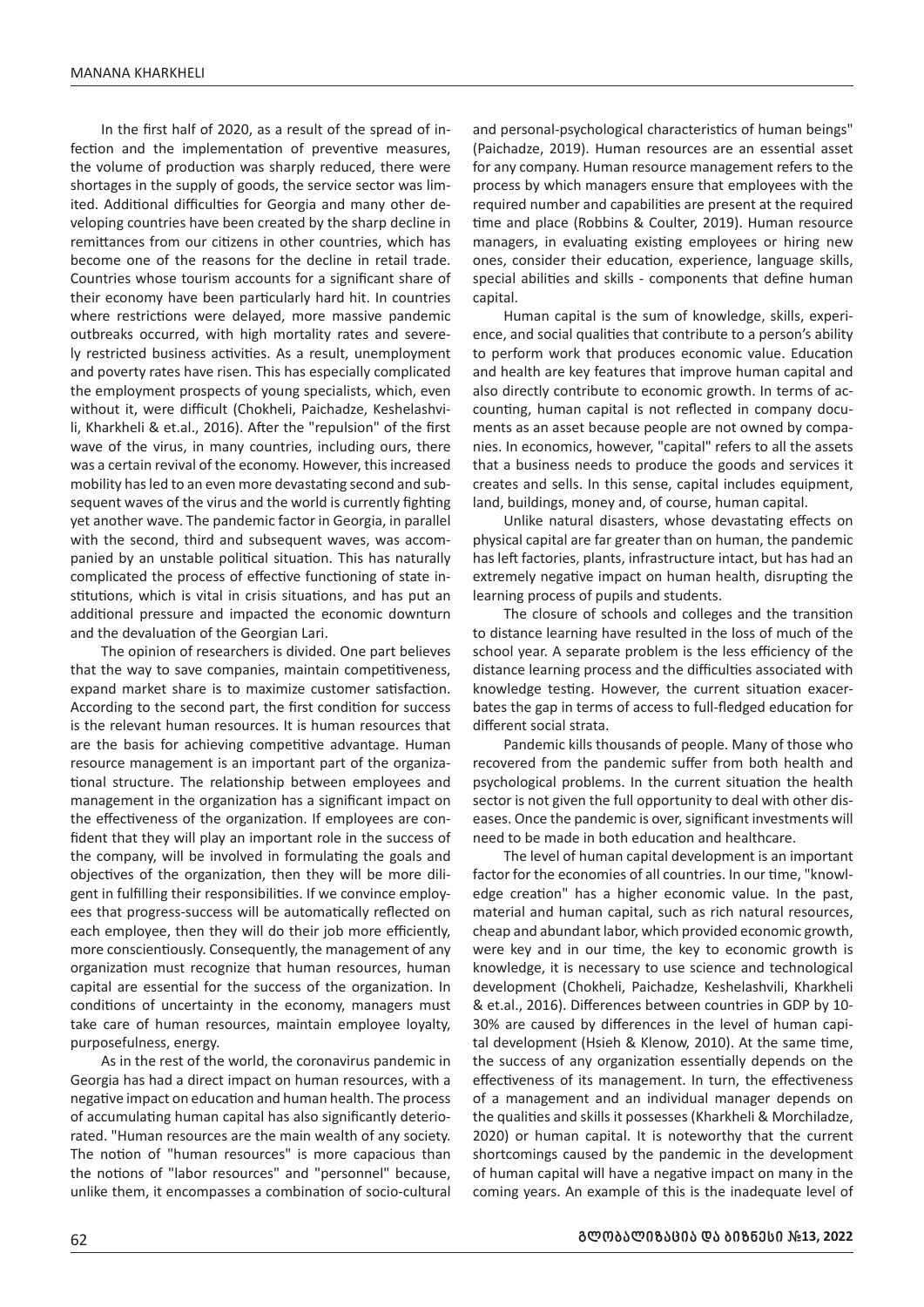education and health of children born during the pandemic of 1918, which had a negative impact on the economic development of countries many years later (Guimbeau, Menon & Musacchio, 2020). Similarly, in the case of Georgia, the very low quality of the medical care and education system in 1991-1995 had a negative impact on the development of the economy, which had a significant negative impact on the "accumulation" of human capital.

During the pandemic, the role of the state in carrying out various administrative measures increases significantly. However, it is important to strike a balance between actions that are detrimental to the development of the economy and those that are essential to the health of the population. Proper and timely investments in the healthcare system are needed both for the timely defeat of the pandemic, as well as for the preservation of human capital and its accumulation for the future. During the pandemic, in order to accumulate an adequate level of human capital, it is essential to take effective steps in the field of education as well. Significant investments need to be made in modern technologies. In many cases it is necessary to train teachers and professors to use these technologies effectively. There is a need to increase population access to the Internet. Moreover, even after the end of the pandemic and the economic crisis caused by it and the understanding of the damage caused, significant investments will need to be made in both education and health.

Since 2018, the World Bank has been implementing the Human Capital Development Project. Within the framework of this project, a so-called The Human Capital Index (HCI) was developed, which shows the productivity of the next generation of workers compared to the standard of complete education and perfect health. Due to the pandemic, this index has deteriorated in all countries of the world, including Georgia. It is necessary to study the extent of deterioration of the components of this index as a result of the pandemic.

The Human Capital Index estimates the amount of human capital that a child born today is likely to accumulate when he or she reaches the age of 18 years. It shows the productivity of the next generation of workers compared to the standard of complete education and perfect health. This index is produced for 157 countries. It consists of five indicators, these are:

- Probability of reaching the age of five;
- Number of years of school education of the child;
- Harmonized test scores as a measure of learning quality;
- Older age achievement rate (proportion of 15-yearolds who reach 60 years of age);
- The proportion of children whose development proceeds without delay.

Globally, 56 percent of all children born today will, at best, reach half of their potential productivity in adulthood; And 92 percent, at best, 75 percent of their potential productivity.

According to 2017 data, a child born in Georgia will reach 61 percent of his/her potential productivity in adulthood with full education and perfect health (Georgia HCI, 2020). This coefficient was calculated based on the following data:

- 99 out of every 100 children born in Georgia reach the age of 5;
- A child who starts school at the age of 4 is expected to complete 12.5 years of high school by the 18th birthday;
- As of today, students in Georgia receive 445 points on a scale, where 625 is a high score and 300 is a minimum score;
- Learning-adjusted school years, the estimated number of school years based on students' actual learning is only 8.9 years;
- 85 percent of 15-year-olds across Georgia will reach the age of 60;
- 89 out of 100 children develop without delay. The development of 11 out of 100 children is delayed and thus faces a cognitive and physical risk that can last a lifetime.

According to the data before the 2020 Covid-Pandemic, the human capital index was 57 percent. One of the reasons for the decline in the index is probably the reduced number of estimated school years corrected to 8.3 years based on students' actual learning. The reason for the deterioration of the index from 2017 to 2020 is the deteriorating economic situation (Georgia's GDP in dollars was declining even before the Covid-Pandemic). Human capital and economic growth are closely correlated. The reduction of GDP and consequently the deterioration of the economic situation worsens the process of accumulation of human capital and, conversely, high levels of human capital affect economic growth and contribute to the development of the economy.

The human capital index differs significantly between girls and boys. It is much higher in the case of girls. For example, according to 2020 data, the index is 53 percent for boys and 61 percent for girls.

The Covid-Pandemic had a significant negative impact on all data needed to calculate the Human Capital Index. As Professor E. Mekvabishvili writes, "The economic crisis caused by the Covid-19 pandemic turned out to be the hardest test for the economy of the world and economies of individual countries. The crisis is still going on, but with its depth and severity it is already surpassing the global financial crisis of 2007-2009 and equating to the "Great Depression" of the 1930s. The coronomics crisis has significantly slowed down the process of globalization, although there is currently no real threat of de-globalization.

The negative impact of the coronomics crisis on the Georgian economy was extremely large. In 2020, the country's gross domestic product (GDP) decreased by 6.1% compared to the previous year, while in January 2021, the decline in GDP was 11%. The field of tourism, which has been the main source of foreign currency inflow in Georgia in recent years, has found itself in a particularly difficult situation" (Mekvabishvili, 2021). Consequently, deteriorating economic conditions, overcrowding of the health care system, and delays in the education system naturally lead to deteriorating factors such as: the probability of reaching the age of five; Harmonized test evaluation scores; the rate of reaching old